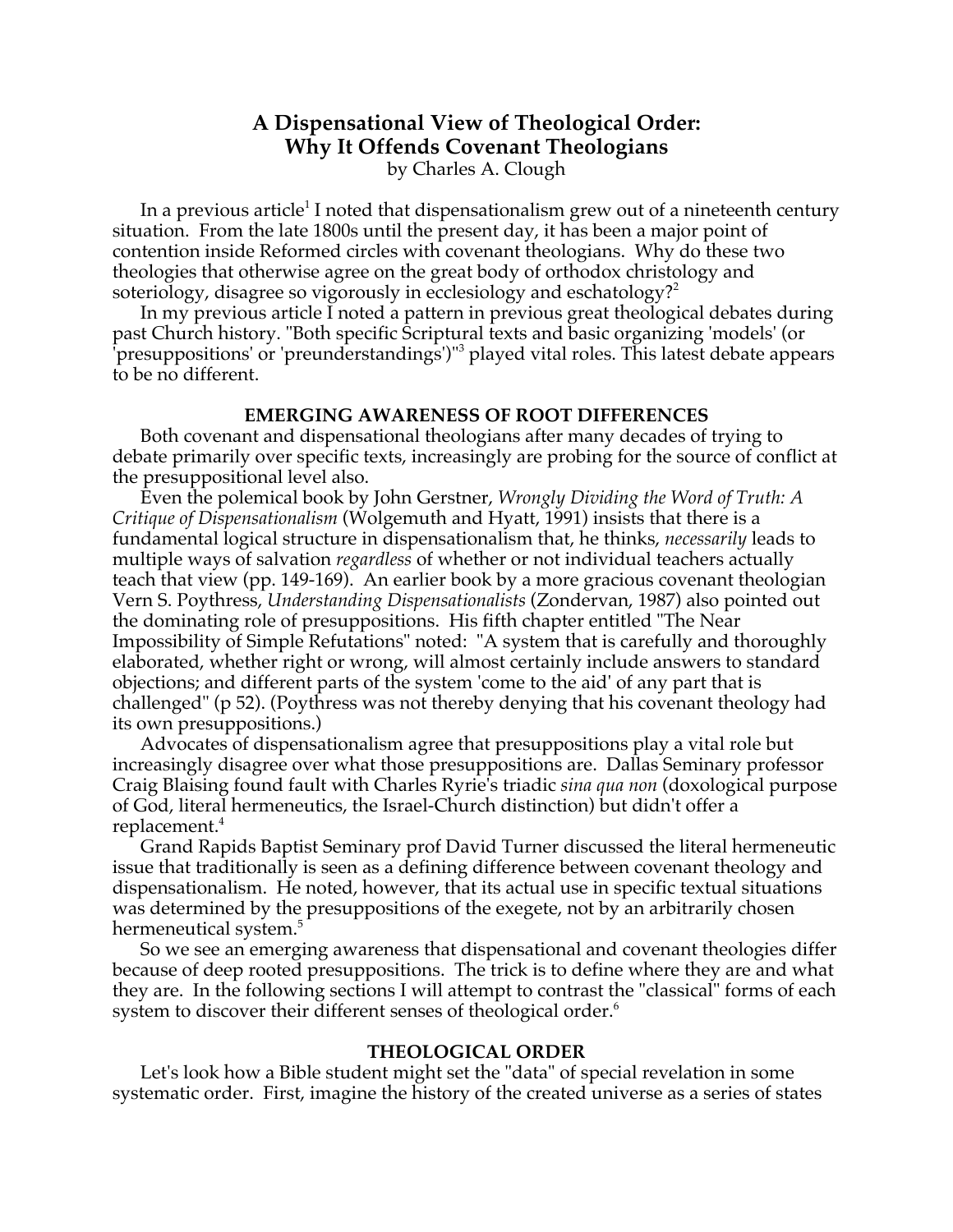denoted by "Si" where "i" goes from "0" (origin in Gen. 1:1) to "T" (terminal state in Rev. 21-22).  $S_0, S_1, \ldots, S_T$ 

Then the following five propositions can be defended:

1. A predetermined terminal state, ST, will one day come into existence and be experienced.

2. God's sovereignty moves history from S0 to ST "after the counsel of His own will" (Eph 1:11).

3. Therefore, ST expresses the most complete revelation of the ultimate will of God for mortal existence.

4. Therefore, all preceding states, S0, . . . , ST-1, express less complete revelation of God's will.

5. Therefore, ST is the vantage point from which to interpret the historical meaning of any single one or group of the antecedent states,  $S_0, \ldots, S_{T-1}$ .

This set of propositions provides the rationale for doxology at the end of mortal history. I'll refer to this sort of thinking at history's end as "retrospective interpretation." By it historical revelation may be fully interpreted (within the finite limits of the creature).

A second set of propositions may be added to the first set. Because of the Creatorcreature distinction, we have:

6. God is eternal and immutable.

7. Therefore, the plan of God for ST existed in the mind of God "before the foundation of the world" (Eph 1:4), *viz.*, S0.

Propositions 1-7 outline a way of setting in order Scriptural revelation. I will use them as a field on which to compare classical covenant theology with classical dispensationalism.

# **THE STRUCTURE OF COVENANT THEOLOGY**

Covenant theologians *love* the covenant form of structure. In the *Westminster Confession of Faith* (1647) God is said to have made two covenants with mankind. The first covenant was "of works" and promised life if Adam obeyed (VII, 2). The second was the "covenant of grace" which "offered unto sinners life and salvation by Jesus Christ", promised to the elect "his Holy Spirit to make them willing and able to believe", and "was differently administered" in past ages by various means "which were for that time sufficient and efficacious" (VII, 3-5).

After Westminster, Reformed theologians developed the covenant form further. Charles Hodge, for example, in his 1872 systematic theology wrote of the "*eternal* covenant of grace."<sup>7</sup> This enlargement of Westminster's second covenant virtually equated theological order with the structure of the covenant of grace. Followers of this tradition take offense at dispensationalism because they view it as destructive of the unity of the Bible, which for them has essentially become the unity of the eternal covenant of grace.

Let's map their position onto the seven propositions listed above for analysis. Since the terminal stage, ST, hasn't come into existence yet, everyone is limited to the prophetic data in Scripture as the only means of knowing about it. Covenant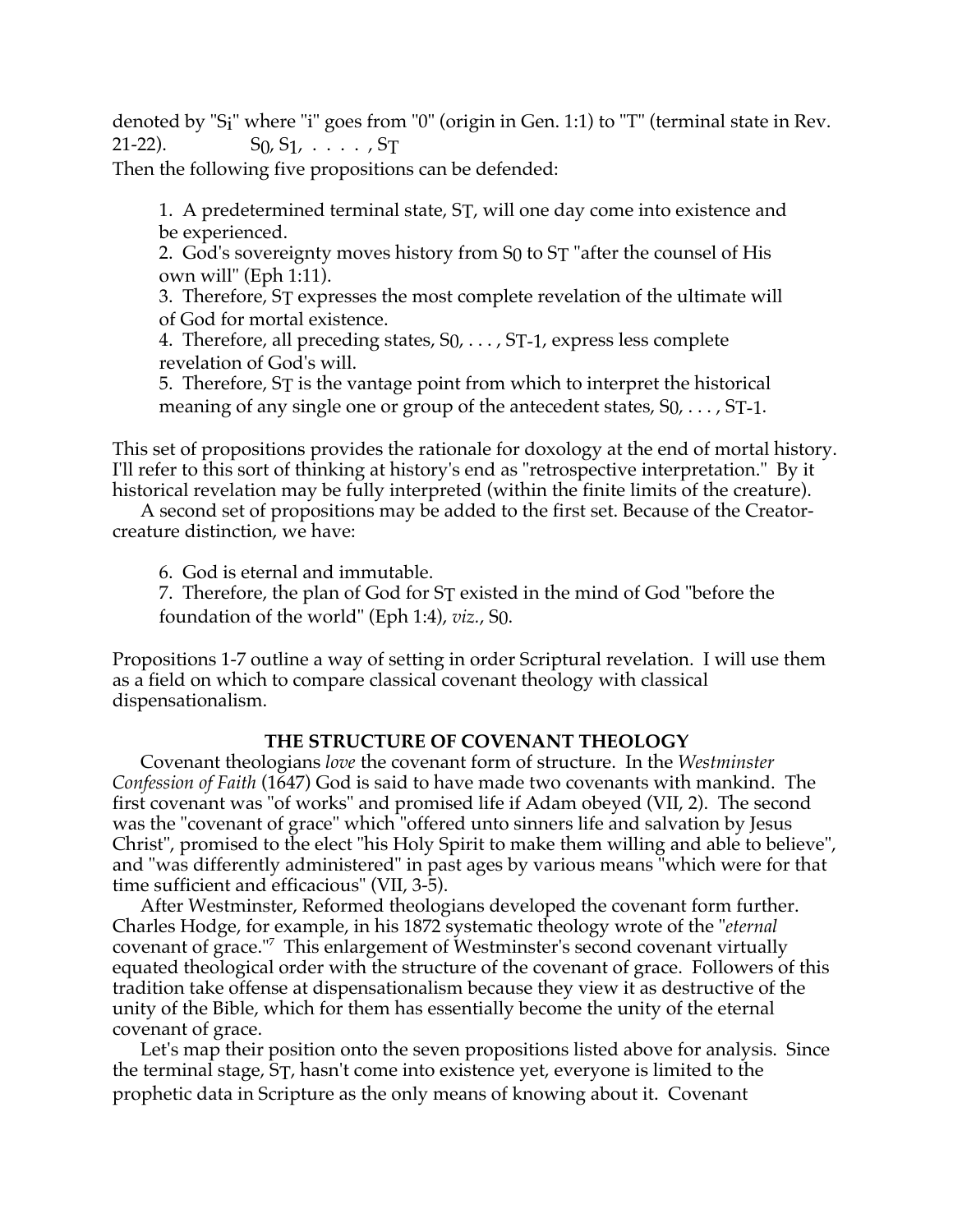theologians are assured, however, that the covenant of grace reveals the essence of this terminal state. The covenant of grace, they believe, has been so thoroughly revealed in the New Testament exposition of the New Covenant that we can rest assured we now have the essential form of the end state of God's plan. So, in place of ST we may substitute the covenant characterization of it that we denote by cT. The lower case "c" reminds us that the covenant form depicts only *part* of ST.

The covenant form now completely dominates all five propositions of retrospective interpretation:

1. The predetermined terminal state is essentially characterized by the covenant of grace, cT.

2. God's sovereignty moves history from S0 to the fulfillment of the covenant of grace "after the counsel of His own will" (Eph 2:11).

3. Therefore, cT expresses the most complete revelation of the ultimate will of God for mortal existence.

4. Therefore, all preceding states,  $S_0$ ,  $\ldots$ ,  $S_{T-1}$  express less complete revelation of God's will.

5. Therefore, cT is the vantage point from which to interpret the historical meaning of any single one or group of antecedent states,  $S_0$ , ...,  $S_T$ -1.

## **THE REDUCTIONIST PROBLEM AND HERMENEUTICS**

Let's look further at logical implications of making  $c<sub>T</sub>$  a stand-in for  $S<sub>T</sub>$ . We recall that it arose, not from ST, but from an antecedent state of creation history—from the New Testament stage. It is the covenant "behind" the New Covenant revealed by Jesus and the apostles. If we denote the New Testament stage by  $SNT$ , then we have:  $S_0$ , ...  $,SNT, \ldots, ST$ . By Proposition 4, S<sub>NT</sub> expresses revelation less complete than S<sub>T</sub>. How can something arising out of the NT stage of revelation, like  $c<sub>T</sub>$ , be used as a stand-in for the supreme vantage point of retrospection at the end of mortal history? In my terms, how does it warrant the premature start of retrospective interpretation?

And make no mistake about it. The covenant of grace *does* come out of reflection upon the New Testament and *therefore is limited by the boundaries of New Testament revelation*. Here's an example of one such limitation. Social and political policy revelation is nearly all located in the Old Testament and almost completely intertwined with the nation Israel. What, then, is God's will for His covenant *Gentile* people regarding their earthly citizenship, especially in a participatory democracy? Trying to answer this question has led to the theonomy debate of recent years.<sup>8</sup> Proposed solutions range from extending Mosaic policies as covenantally binding in all national situations to extracting from the Old Testament general "equity" or "wisdom" principles for creative, contemporary application.

Regardless of the attempted solution, the very debate shows the widespread agreement that New Testament revelation lacks social and political policy revelation directly from our risen Lord and His apostles. One must, therefore, think of the possibility that for some reason the New Covenant may not yet be fully revealed in SNT.

Of course, we have come to what others have concluded about covenant theology: it suffers from a reductionism. It tries to look at all history, including Old Testament history, from the fleeting moment of New Testament history. It *has to* ignore the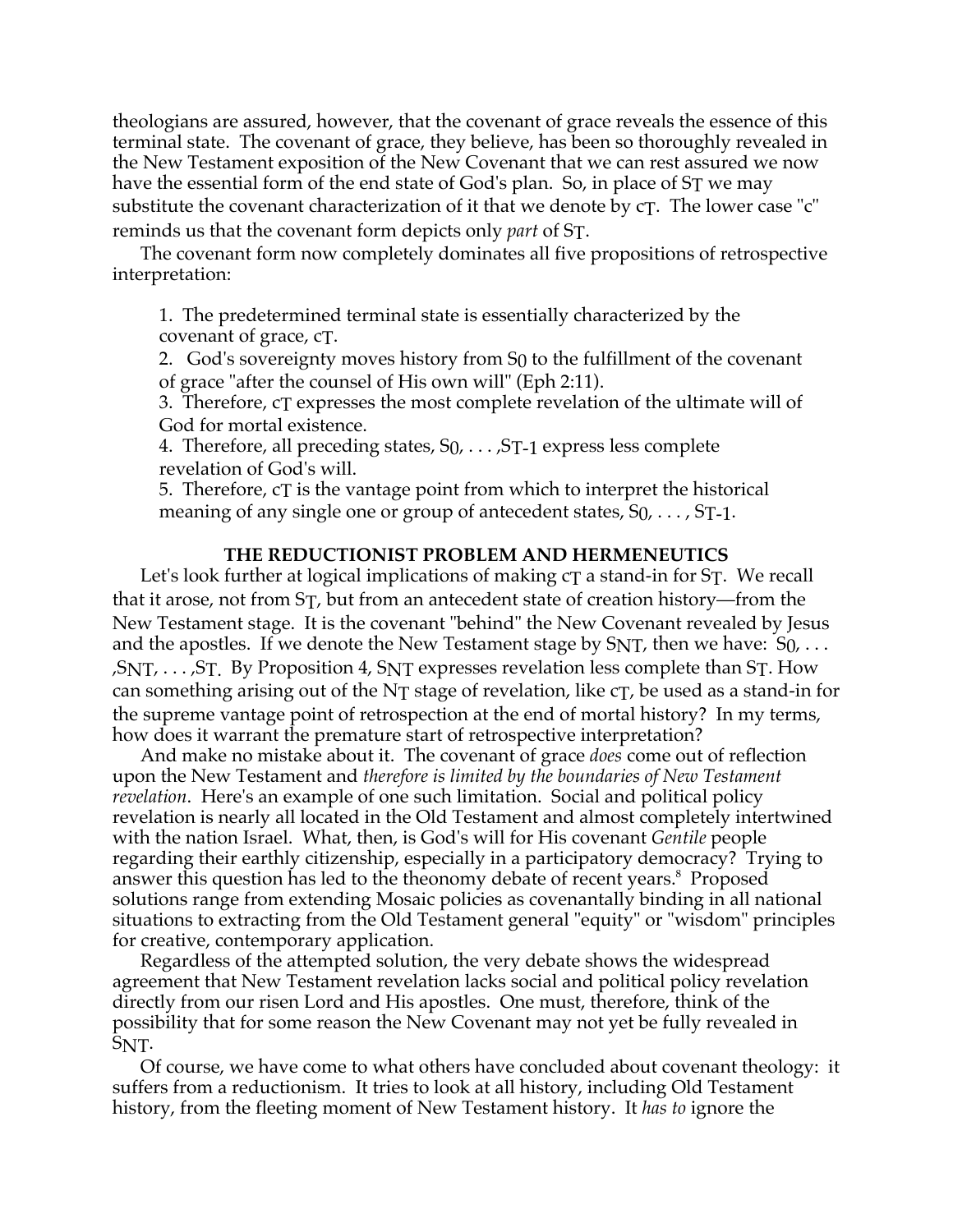possibility that there could be Old Testament themes prior to SNT that have their fulfillment in the future—fulfillments lying within the horizon of ST but not even within the scope of the SNT. Let's picture matters in this fashion:



All revelatory themes (solid lines) must pass through SNT. No themes can "skip" SNT (dashed line). These restrictions on history, I believe, are *implicit* in theology that centers on the eternal covenant of grace concept.

Out from this presupposition come forces that shape hermeneutics. A covenant theologian doing exegesis will select a literal *or* metaphorical approach so as to assert the "vantage point" of  $cT$ . For example, he takes as a "given" that the pattern of New Testament uses of the Old Testament is exhaustive—no other usage schemes are possible. He also believes that the New Testament emphases in Old Testament theme selection are normative for all history.

Matters are a bit more complex, therefore, than simply distinguishing covenant hermeneutics from dispensational hermeneutics as being less "literal". They may be so, *or may not*, but one thing will always be true: the covenant hermeneutic is a literary expression of a distinct presuppositional concept of theological order in history. Any revelatory theme found in a specific text, in this view, will be interpreted to fit into the state of affairs in SNT whether a literal, typological, or allegorical meaning is assigned. A fundamental reductionism thus shapes covenant hermeneutics.

## **THE HISTORICAL SIGNIFICANCE PROBLEM AND PROGRESSIVE REVELATION**

Besides reductionist-caused hermeneutic effects, the covenant view of theological order leads into another problem area--the significance of history. Let's consider the span of history from New Testament times until the end of mortal history:  $SNT+1, \ldots, ST$ 

Since ST is already characterized by  $cT$  as known from SNT, it follows that this post-New Testament historic period cannot be expected to add significant content to ST (*e.g.*, new themes or climaxes to as yet unresolved Old Testament themes). If it could, then the all-encompassing nature of cT would be undermined. Post-New Testament history is an era that in this view has lost any fundamental significance.

But the matter goes further. Because  $c\tau$  has been substituted for  $S\tau$ , our supreme vantage point—which was to have been an experienced state at the termination of mortal history—has been turned into an intellectual abstraction. Premature retrospective interpretation of present history has already begun in terms of this abstraction. Propositions 6 and 7 above have become, under the covenant concept: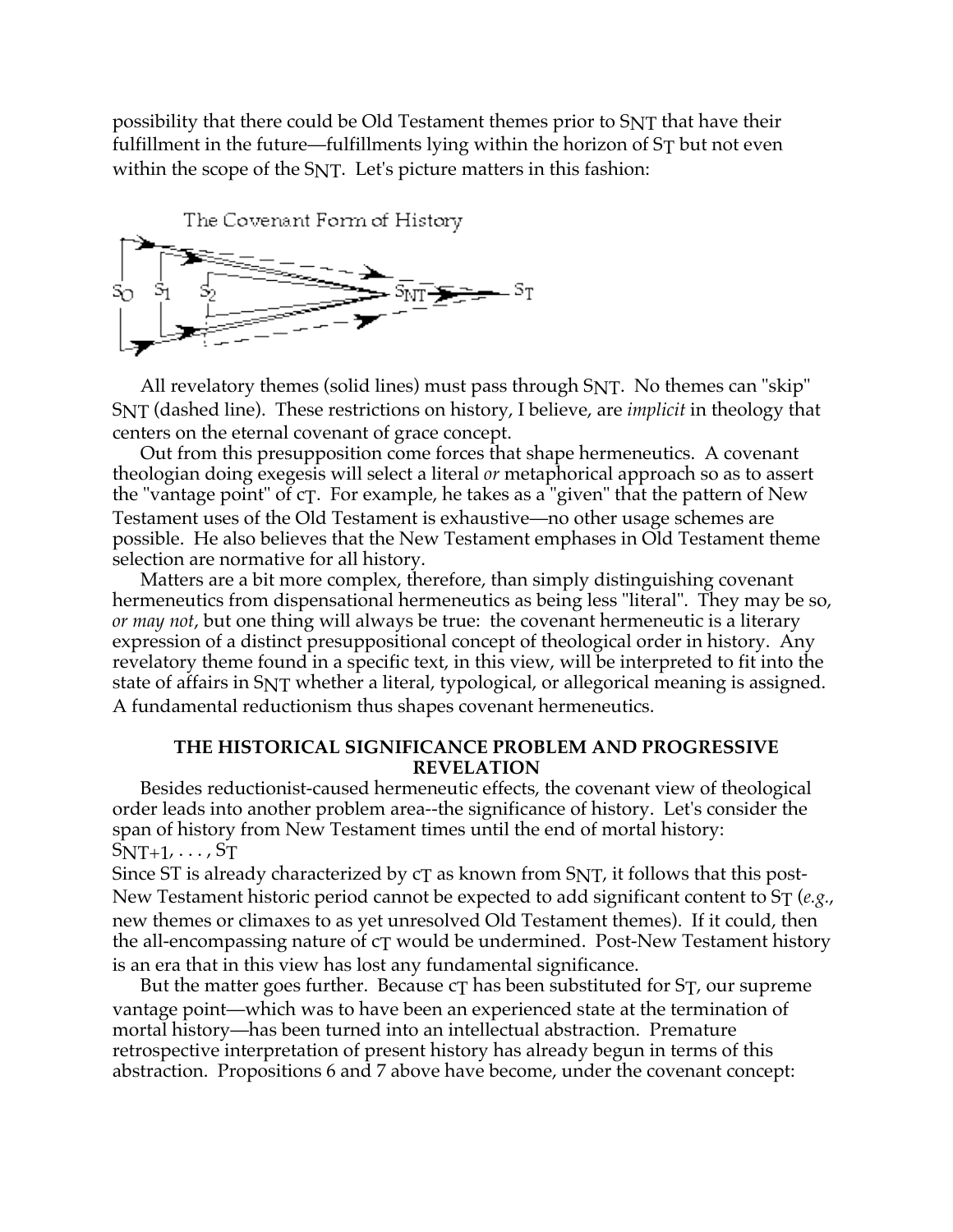6. God is eternal and immutable which is revealed in His administration of cT.

7. Therefore the plan of God, cT, existed in the mind of God "before the foundation of the world" (Eph 1:4).

The cT-for-ST substitution has made substantial alterations in these propositions. Proposition 6 has become much narrower. God's eternal immutability has become so identified with the *final* features contained in cT that His historic interaction with man *leading up to that point* seems peripheral. Actions like His "negative repentance" over creating man in the days of Noah (Gen. 6:7); His "positive repentance" after Moses' intercessory prayer (Exod. 32:14); and His readiness to send twelve legions of angels to rescue Jesus from Gethsemene (Matt. 26:53-54), even the preaching of the gospel to those who will never believe (the non-elect) seem, in this view, beside the point.

Interestingly, this consequence was clearly seen at Westminster Seminary by Cornelius Van Til. He warned some of his fellow Reformed thinkers about their abstract logic in treating historical progress in God's works. Concerning the example of His gradual differentiation of the elect and non-elect, he wrote:

We may, like the impatient disciples, anticipate the course of history and deal with men as though they already were that which by God's eternal decree they one day will be. Yet God bids us bide our time. . . . We are to think of non-believers as members of the mass of humankind in which the process of differentiation has not yet been completed. It is not to the righteous and to the unrighteous as fully differentiated that God gives His rain and sunshine. .  $\cdot$ .<sup>9</sup>

Van Til recognized that there was significance to the progressive unfolding of God's plan in history ("the process of differentiation"). Negation of this significance, he points out, comes not from the high Reformed view of God's sovereignty but from abstract, non-Christian logic.

I would add the proposal that the gateway through which much of such corrupt logic enters is the single, abstract covenant model of theological order.

Proposition 7 is now made to assert that God's infinite plan is virtually identical with man's statement of c $\tau$ . The intellectual abstraction constitutes a "higher" system of theological order than the Scripture itself. From here it is but a short step into thorough-going idealistic, anti-historical rationalism like that of Reformed philosopher Gordon Clark.

Clark so identified God's and man's reasoning that he virtually denied that sensory (and therefore historical) experience belonged to "truth." Recognizing his basic error of erasing the Creator-creature distinction in epistemology, Van Til fought a bitter debate within the Orthodox Presbyterian Church against Gordon Clark during the 1940s.<sup>10</sup>

Covenant theology, therefore, has a second structural problem. Its abstract onecovenant system of theological order, eternalized, relegates history with its progressive revelation to the periphery of serious theological vision. Theological order is thus treated separately from historical order. In so doing, we shall shortly discover, it has retarded efforts to solve a very serious post-Reformation crisis over the relation of the Bible to history. Covenant theology as a result has been very slow to offer a comprehensive answer to unbelief of the modern type.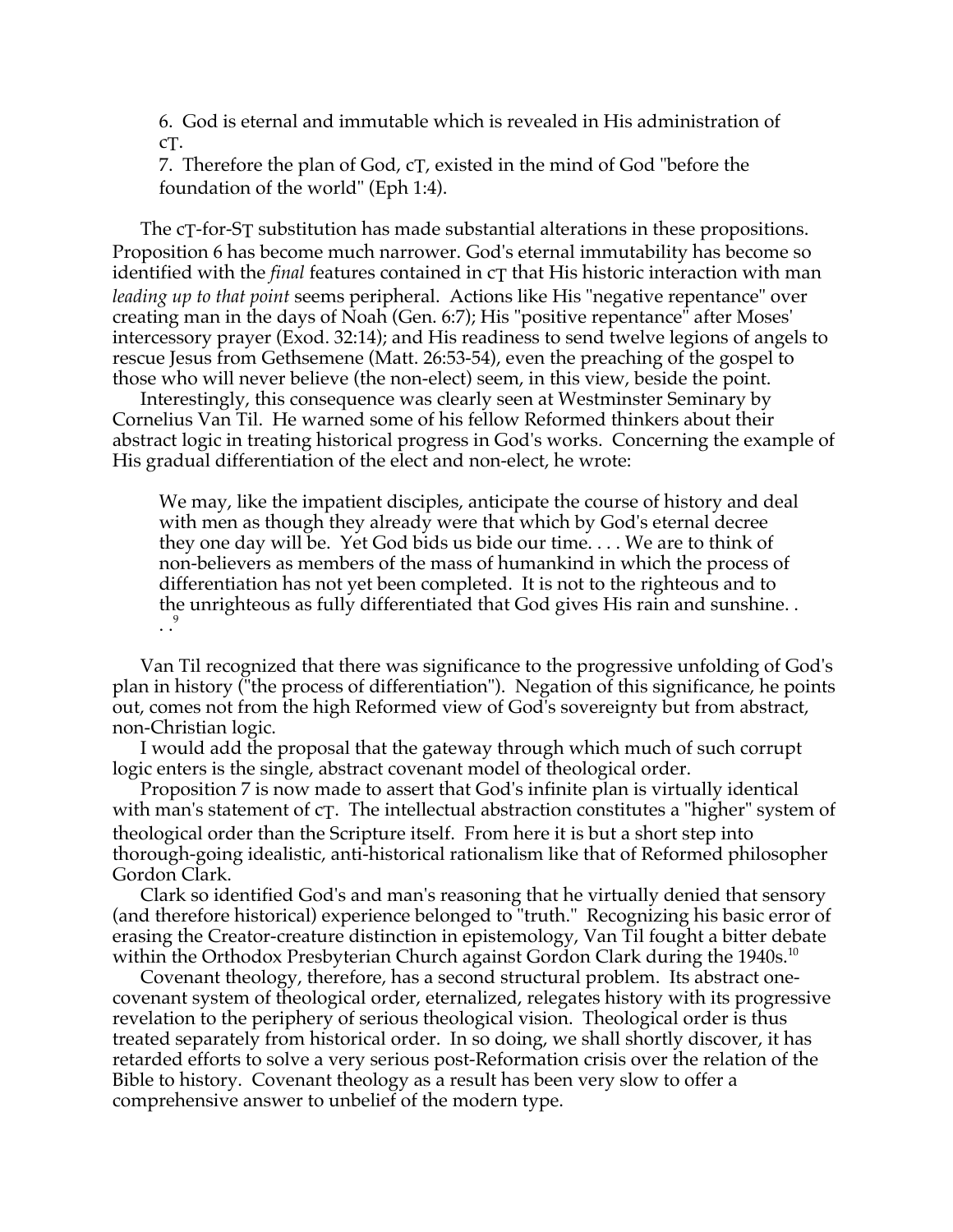To sum up: covenant theology's presupposition of theological order requires a certain kind of hermeneutic (due to its reductionism) and isolates theological order from historical development (due to its rationalistic tendencies). Dispensationalism, we shall see, differs fundamentally on both issues.

### **THE CALVINIST WOMB OF DISPENSATIONALISM**

Both sides in the present covenant-dispensational debate seem to be avoiding the Calvinistic origins of dispensational theology. For example, Dispensationalist Blaising questions the legitimacy of its Reformed heritage.<sup>11</sup> The Reformed sponsor of a recent "social concerns" conference attended by the *Biblical Perspectives* editor and myself had to be asked to change his seating labels which distinguished the covenant speakers as "Reformed" from our group as "Dispensational".

That dispensationalism came out of the womb of Calvinism has been shown in a recent study of fundamentalism by George Marsden. Its first thorough-going systematizer, John Nelson Darby, according to Marsden, was "an unrelenting Calvinist". In America the growing movement "had strong Calvinist ties" and followed the Puritan tradition of striving for precision in Bible interpretation.<sup>12</sup> Thus the question is: what new presupposition arose *inside Calvinist thought* that led to the formulation of dispensationalism?

Marsden's study proved that dispensationalism was a major presuppositional or paradigmatic shift because it provided "a new historical scheme", "anti-humanist and anti-developmental", that was "a negative parallel to secular concepts of progress" and "opposed the liberal trends at almost every point."<sup>13</sup> It reversed liberal attempts to explain biblical faith in terms of historical development by explaining historical development in terms of biblical faith.

#### **THE SCOPE OF PREDISPENSATIONAL FRUSTRATIONS**

Such paradigmatic shifts usually occur only after a long series of failures with using a previous presupposition (or paradigm or model). Therefore, I would like to go beyond Marsden and identify a few examples of the "long series of failures" that frustrated predispensational Calvinist thought. Before identifying them, however, I need to point out why this post-Reformation crisis differs from similar crises in earlier Church history.

The two major, earlier Church crises were the christological debates (leading to Chalcedon) and the soteriological debates (leading to the Reformation). Being debates about "heavenly things", these earlier crises necessarily occurred almost exclusively within the area of special revelation and involved primarily only theologians. This is not to say there weren't historical or "earthly" (political and ecclesiastical) after-effects, but the debates themselves centered on "heavenly things"—matters such as the very Throne of God and the awful work accomplished within the darkness of Golgotha. The panorama of history from creation to judgment was not a major player.

An important result of the Reformation, however, would forever change the scope of all subsequent such debates. With the *person* of Christ more clearly understood (*via* the Trinity model) and *his saving work* (*via* the Atonement and Legal/Justification models), redeemed mankind now had a clear grasp of reconciliation with the Creator of the all things. Freed from preoccupation with alleviating His wrath, redeemed Adam could return to the matter of "earthly things"--seeking dominion over the works of His hands. This Reformation "open door" revolutionized Christian attitudes toward the sciences and arts.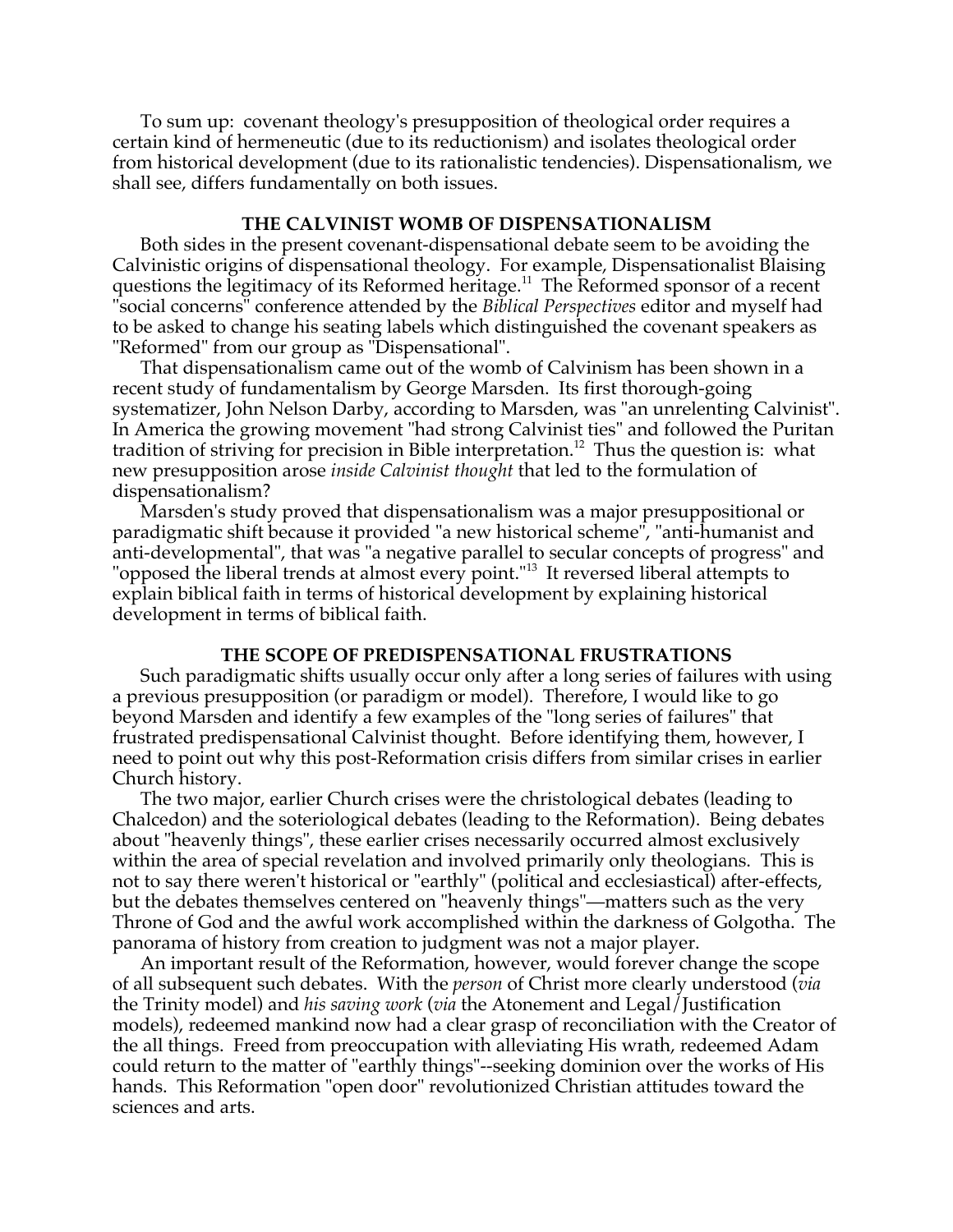It should not be surprising, therefore, that the next crisis in Church history would involve the Church's relationship to earthly things as well as to heavenly things. This time around not only would theologians be involved but specialists from other fields as well. The scope would necessarily expand to encompass the sciences and arts. It follows, then, that the "long series of failures" in predispensational Calvinist thought occurred in the matters where redeemed Adam was trying to "name" correctly the earthly things of God's creation.

To grasp what was happening, we need to visualize the two different categories of revelation: special and general. *Special revelation* since the last apostle died consists of the Bible. *General revelation* consists of man and nature. These two "books of God" confront believing man with major questions. First, how do they relate one to the other? (Let's call this question, "Q#1") On one hand, to understand the Bible we need to know things from general revelation such as sheep, water, trees, and our history. On the other hand, to understand ourselves and our world correctly we need to know things from special revelation such as God's imperatives and crucial historical specifics such as origins, destiny, and His "mighty works" in earthly history.<sup>14</sup>

Figure One shows the possible relationships of these two books to each other in terms of a Venn diagram. The Bible is divided into two parts--the "religious" imperatives ("r") and the historical specifics ("h"). Relationship "A" pictures total "intersection" (total identity, inerrancy) between biblical facts and history. Relationship "B" pictures partial intersection where the imperatives are valid truth to be obeyed but the historical specifics are not considered to correspond to "real" history (a neoorthodox type of situation). "C" pictures total separation wherein the Bible becomes a quaint religious story book whose imperatives, as well as historical details, are ignored. "A", "B", and "C" constitute the three possible answers to  $Q#1$ .



FIGURE 1.--Three possible relationships between the Bible (consisting of religious imperatives, "r", and historical specifics, "h") and the "book" of nature (general revelation).

Closely related to  $Q#1$  is a second one: how are these books properly read and interpreted? (Call this question "Q#2") Are they really open to any reader with an "objective" mind or does total depravity affect the interpretative process in *both* books?

Because post-Reformation man sought dominion in the sciences and arts, he had to give answers to Q#1 and Q#2; he couldn't interpret his Bible or his experiments or observations without doing so. In particular, the kind of earthly things that most seriously demanded these answers were in the area of historical studies. During the three centuries between the Reformation and Darby, he had to learn "the hard way" about how crucial these answers were. I will now give two examples of "failure series", both in historical areas that had direct impact on the Bible's authority.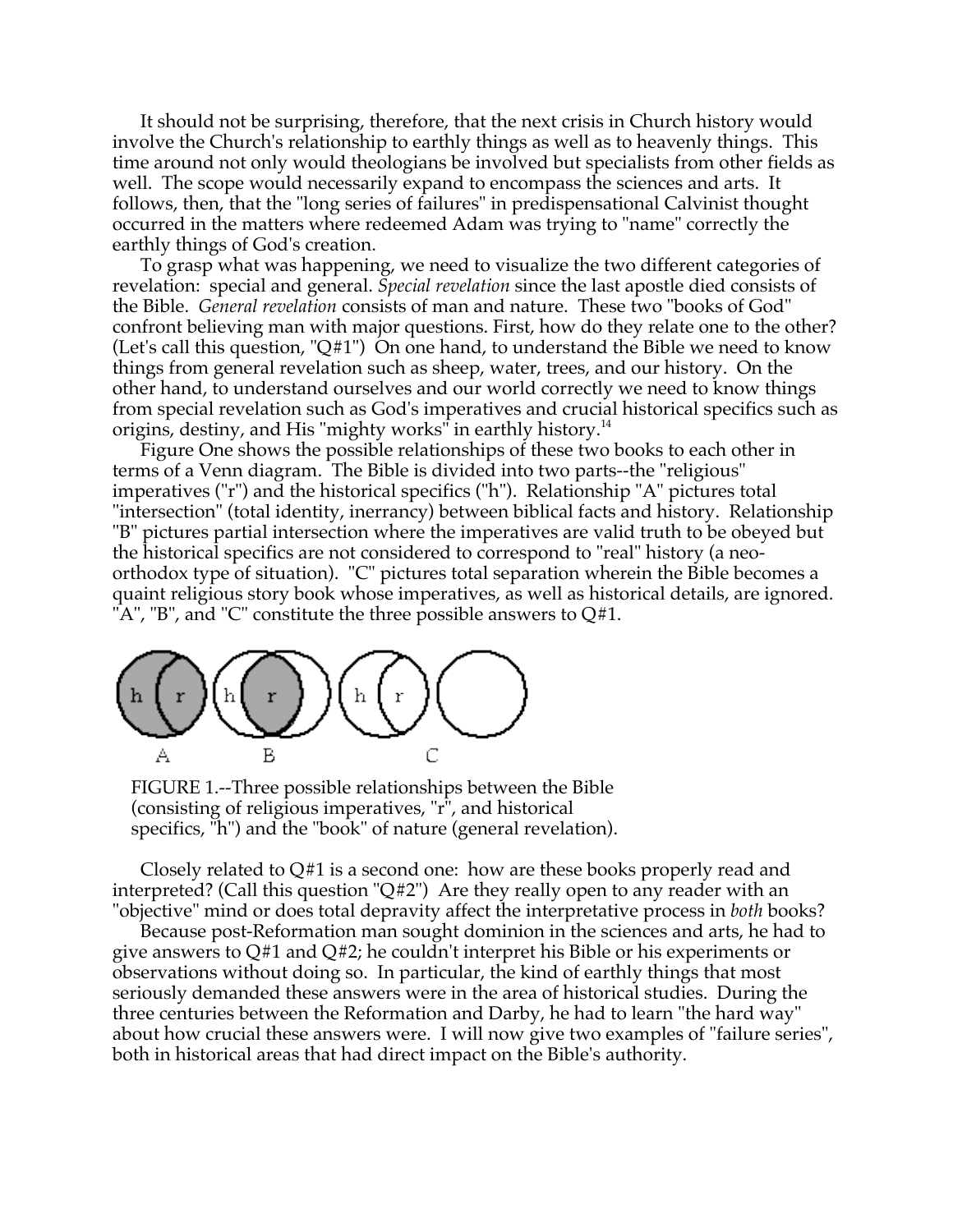### **PREDISPENSATIONAL FRUSTRATIONS IN THE SCIENCES**

It is now well known that for 150 years prior to Darby post-Reformation teachers were constructing comprehensive schemes of biblical history based upon a sequence of distinct eras or ages. Several of these schemes were *remarkably* similar to that of later classic dispensationalism. Three such "protodispensational" systems are described by Ryrie--those by Jonathan Edwards (1639-1716), Pierre Poiret (1646-1719), and Isaac Watts (1674-1748). $^{15}$  It is also now known that the Church-Israel distinction was already being talked about at Trinity College, Dublin where Darby attended as a student.<sup>16</sup> These were all products of theological interests.

Less known is the struggle going on during these same 150 years in the new science of *historical geology*. Table One shows what happened.<sup>17</sup> The left column lists the "Flood Geologists" who founded the science. To Q#1 these men gave answer "A" of Fig. 1. Specific biblical reports of past *and future* geological events established the framework for "reading" the strata of nature (general revelation). Fossils, they showed, were not "in situ" productions as medieval Aristotelians believed; they were evidence of the Noahic Flood.

The middle column of Table One lists the "Catastrophists". Their position can be illustrated by the intellectual shift of the English clergyman and naturalist Thomas Burnet (1635?-1715) from Flood Geology to Catastrophism.

On the surface his work, *Sacred History of the Earth* (1681), seemed orthodox. He divided earth history into three stages based upon II Peter 3:5-7: Creation to Deluge (Antediluvian Age); Deluge to Conflagration (Present Age); and Conflagration to Eternity (Millennium). Below the surface, however, he made a mistake that was to cost him his victory--a mistake which has been repeated hundreds of times since. He adopted the idea of the absolute uniformity of processes inside nature, and he claimed that what appeared miraculous in the biblical account could be explained by science as products of naturalistic processes.

Predictably his critics showed that known present processes could not explain events like a global flood recorded in the Bible. Faced with the choice between biblical [historical] evidence and naturalistic type evidence, Burnet surrendered biblical authority, making visible his previously hidden humanistic presuppositions. By 1691, in his *Archeologia Philosophicae*, he explicitly abandoned biblical authority by 'reinterpreting' Genesis allegorically.<sup>18</sup>

Catastrophists following Burnet kept reducing the scale of catastrophes and increasing the age of the earth. They were having serious problems with  $Q#1$ . If they were to move in the direction of answer "B", they would explicitly falsify the Bible's historical truth that was something few in their generation were prepared to do. If they held to answer "A", they had to confront Q#2: how could the Biblical record of a short Adamic genealogy and a world-wide flood be "reinterpreted" in an opposite sense?

The right column lists the "Uniformitarians". Even more than the catastrophists they were in trouble with both  $Q#1$  and  $Q#2$ . In their zeal to anchor themselves to a clearly naturalistic footing, not only did they have to posit the uniformity of natural law (such as heat transfer, energy conservation) but also the uniformity of systems or arrangements of those laws that operate within what are called "boundary conditions" (such as the current atmospheric circulation operates between its boundaries of outer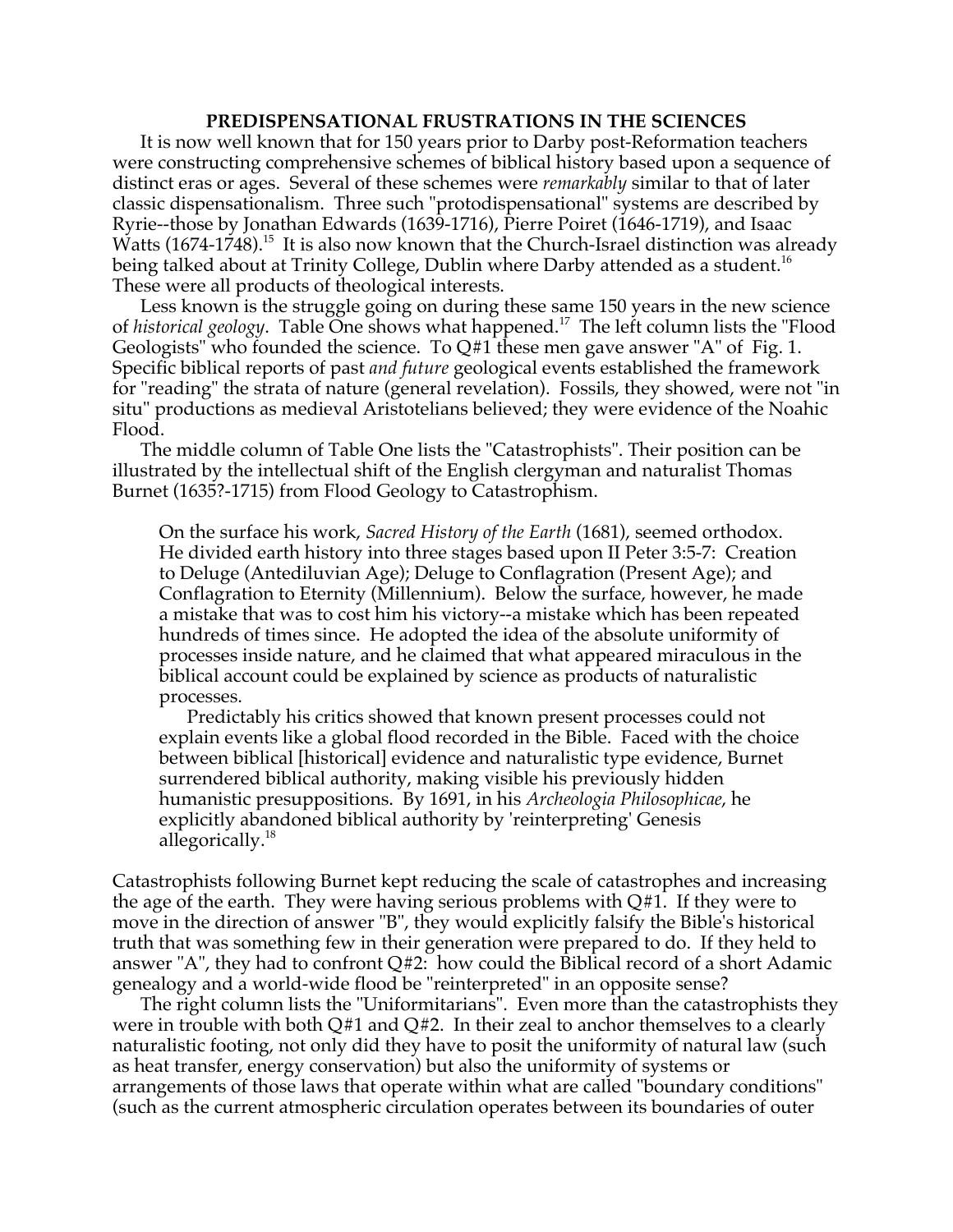space and the planetary surface). To get firm intellectual dominion, they committed themselves to a uniformitarian "hermeneutic" with which to read the book of nature.

The development of historical geology, therefore, shows a series of failures in trying to "name" nature and at the same time trying to retain answer "A" to  $Q#1$ . The theologians working only with the Bible might have made up their biblical "histories", but their scientific brethren had the responsibility of linking the Bible and nature. Classical Calvinism attempted to solve the frustration by extending accommodation trends found in Calvin's writings.<sup>19</sup> The idea here was to retreat from historical details of the text to avoid what was considered "unnecessary" conflict with historical science. This accommodation, however, only promoted the drift to answer "B" and eventually set the stage for nineteenth century higher criticism with its answer "C".



1850

CHART ONE. Some representative names with dates of their most relevant work for each of the three schools of geological interpretation.

## **PREDISPENSATIONAL FRUSTRATIONS IN THE ARTS**

A second example of a series of failures in post-Reformation thought, this one in the arts, was the "euhemerist" movement. Euhemerism is the belief of certain Christian historiographers between 1650 and 1800 that pagan gods were really mythological memories of post-Noahic patriarchs. Euhemerist scholars include both Frenchmen (Samuel Bochart and Paul Pezron) and Englishmen (Andrew Tooke and Jacob Bryant). (Many of us are familiar with a later writer in this tradition, Alexander Hislop.)

Whereas the Flood Geologists had begun to assemble a coherent history of the earth,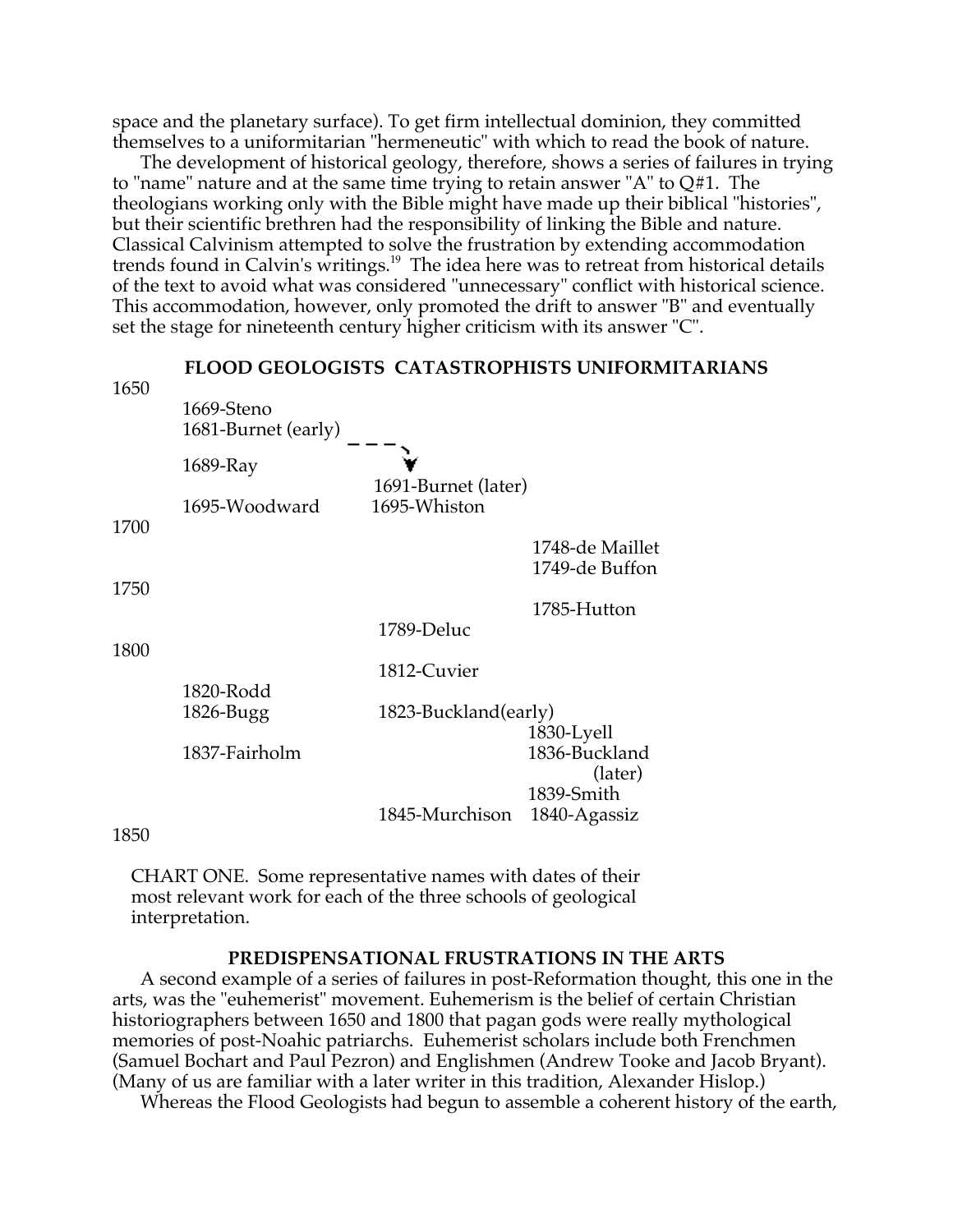the euhemerists were trying to compose a coherent history of the origin of civilization. Like the Flood Geologists, they also believed in the total intersection of special and general revelation (answer "A"). Genesis 9-11, they believed, provided keys to interpret folklore and mute relics of ancient history.

Unfortunately they, too, met with eventual defeat. Their "monogenetic" concept of civilization's origin out of the single family of Noah was overwhelmed by early anthropological schemes that refused to accept the relevancy of biblical data (answer "B" to Q#1). Pilkey, who has studied intensively this movement for over twenty-five years, writes:

The failure of Bryant, Faber, and others to develop a satisfactory Noahic science around 1800 was one of the greatest disappointments of Protestant history and one of the first hints that Protestantism, like Catholicism, had 'come short of the glory of God'. . . .The collapse of many Protestant leaders into Liberal infidelity was inexcusable but followed logically from one of the greatest scientific failures of modern times.<sup>20</sup>

## **THE STRUCTURE OF DISPENSATIONAL THEOLOGY**

By the nineteenth century, therefore, a major new Church crisis had begun. Redeemed Adam had obediently started to seek dominion through the sciences and arts only to find that God's two books apparently were irreconcilable in their depictions of history. *Theologically*, he was bound to answer "A" because the faithfulness of God can only be shown where general and special revelation intersect in historical detail. Without trust in God's faithfulness, post-Reformation man could not walk by faith and do all to the glory of God.

*Scientifically and historically* he observed seemingly irresistible trends toward answers "B" and "C" within his own Calvinist circles. It was as though the past 300 years of Protestant cultural growth had taken a wrong turn somewhere. The very fruit of Christian effort had strangely boomeranged back against the Bible.

The only option now was to go back to Reformation basics and begin anew, benefiting this time from the three centuries of botched reading of the book of nature. *This new approach could no longer avoid the linkage between theological order and historical order as older "accommodating" theology had done and as covenant theology still tends to do.* "A" was the only allowable answer to Q#1. So the crisis focused attention on Q#2, how to interpret both books so that "A" was secure. For "A" to be secure, general revelation had to be "controlled" by a *comprehensive universal history built from special revelation*.

In *theology* that meant going back through the Bible in a different way. Instead of looking only for answers to heavenly doctrines, the Church now had to look also for any and all historical details that might intersect general revelation. (The more clues, the easier the puzzle is to solve.) I suggest this need caused the so-called "literal" hermeneutic so characteristic of dispensationalism. It simply is the way historical records are to be read by anyone believing that theological and historical order coincide after the manner of "A"! The terms "literal" and "spiritual" are used by Scofield, for example, in just this sense. $^{21}$  By the twentieth century this phase has been largely completed with dispensational pretribulational premillennialism and its discontinuous progress through a series of distinct stages.

In the *historical* studies things would be more difficult. Redeemed man would have to devote great creativity and effort in linking details of the book of nature to this universal history. Mistakes like Burnet made would have to be avoided. The matter of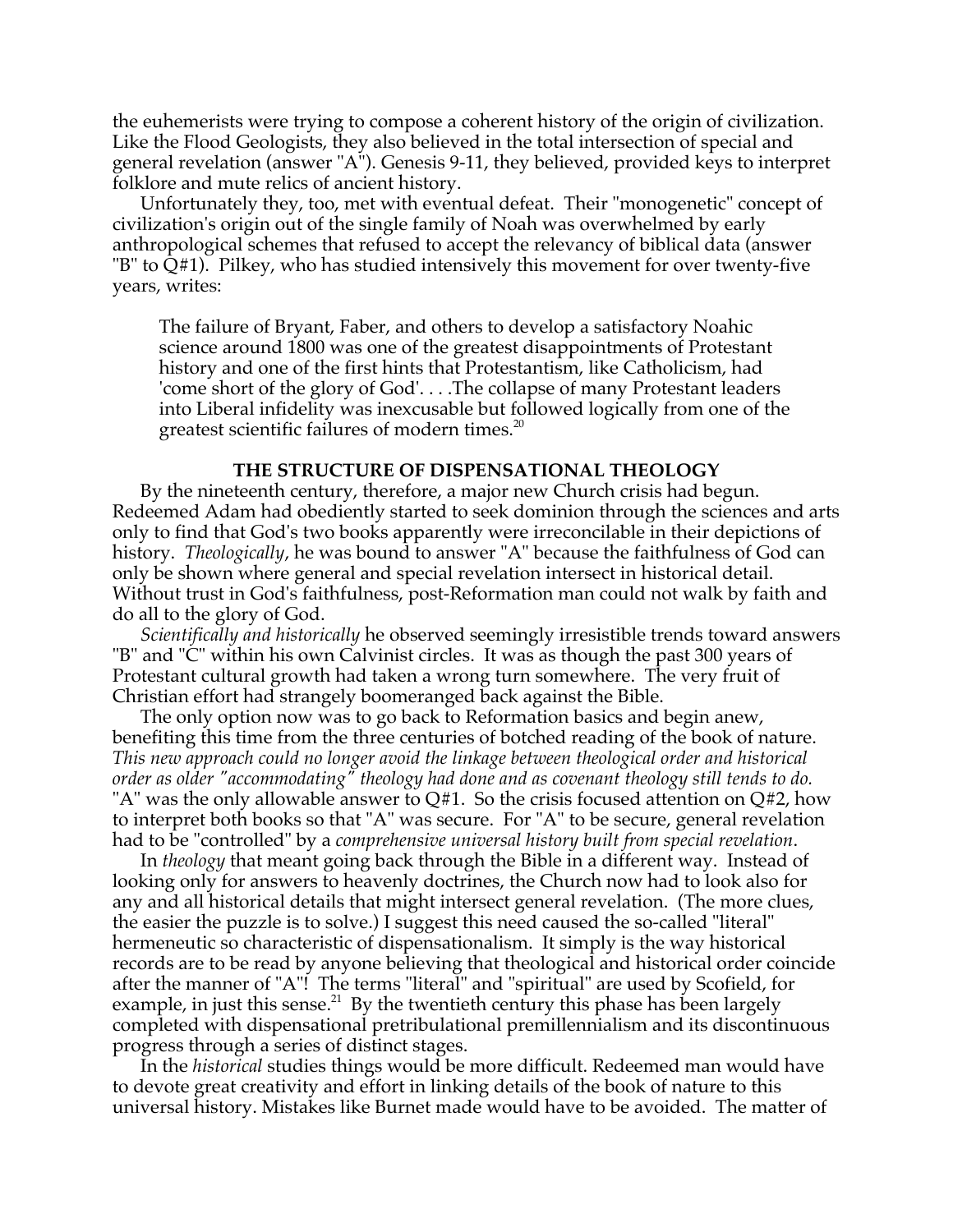total depravity's effect on the "hermeneutics" of nature and theory construction (Q#2) would have to be thoroughly investigated (Van Til's presuppositionalism is a major contribution toward this end.). This revision in historical studies is only just beginning 150 years after Darby in a sort of academic underground that is initiating creation studies in many disciplines. Prominent in the "new hermeneutics" of the book of nature are punctuated power explanations that replace the older uniformitarian rules.

Dispensationalism, then, differs from covenant theology in that it works from *this side* of the post-Reformation crisis. Its new model ties theological order inseparably to historical order and requires a universal history encompassing both. In terms of our seven propositions we have:

1. The terminal state, ST, is characterized only insofar as specific prophecies are projected forward. Its "unity" will be that of the universe itself, a network involving redeemed and non-redeemed creatures.

2. God sovereignly moves history from S0 to the fulfillment of all His specific prophecies and any as yet unrevealed counsels in a discontinuous fashion.

3. Therefore, ST, expresses the most complete revelation of the ultimate will of God for mortal existence.

4, Therefore, all preceding states, S0, . . . , ST-1 express less complete revelation of God's will, including SNT.

5. Therefore, ST is the vantage point from which to interpret the historical meaning of any single or group of antecedent states,  $S_0, \ldots, S_{T-1}$ . No retrospective interpretation is attempted from earlier states.

6. God is eternal and immutable in such a way that He can genuinely reveal Himself through changing historic situations.

7. Therefore, the plan of God for ST existed in the mind of God "before the foundation of the world" (Eph 1:4), *viz*., S0. Actual creature existence of His plan, however, unfolds through historical pathways at the boundary of "present" time, not before.

The new model has a self-limiting chronology with time scales on the order of thousands of years based upon genealogies, the millennial reign length, and its universal history claim. In natural history this feature forces historical change explanations to include punctuated power intervals that show more general forms of presently-observable laws and systems. In anthropology it compels serious attention to the high longevity, low-chronology data of Genesis 11.

#### **CONCLUSION**

Covenant and dispensational theology compete for allegiance within Reformed circles. Surface differences over specific texts conceal the deeper differences at the presuppositional level. In fact the two theologies belong to two different eras of Church history. Covenant theology is a modern survival of Reformation style thinking about heavenly matters (soteriology) which kept theological order separate from historical details. In its classical form, it fundamentally ignores the post-Reformation crisis over reconciling general and special revelation. As a result it finds itself reductionist in hermeneutics, vulnerable to abstract logic, and weak in reading the Bible and the book of nature together.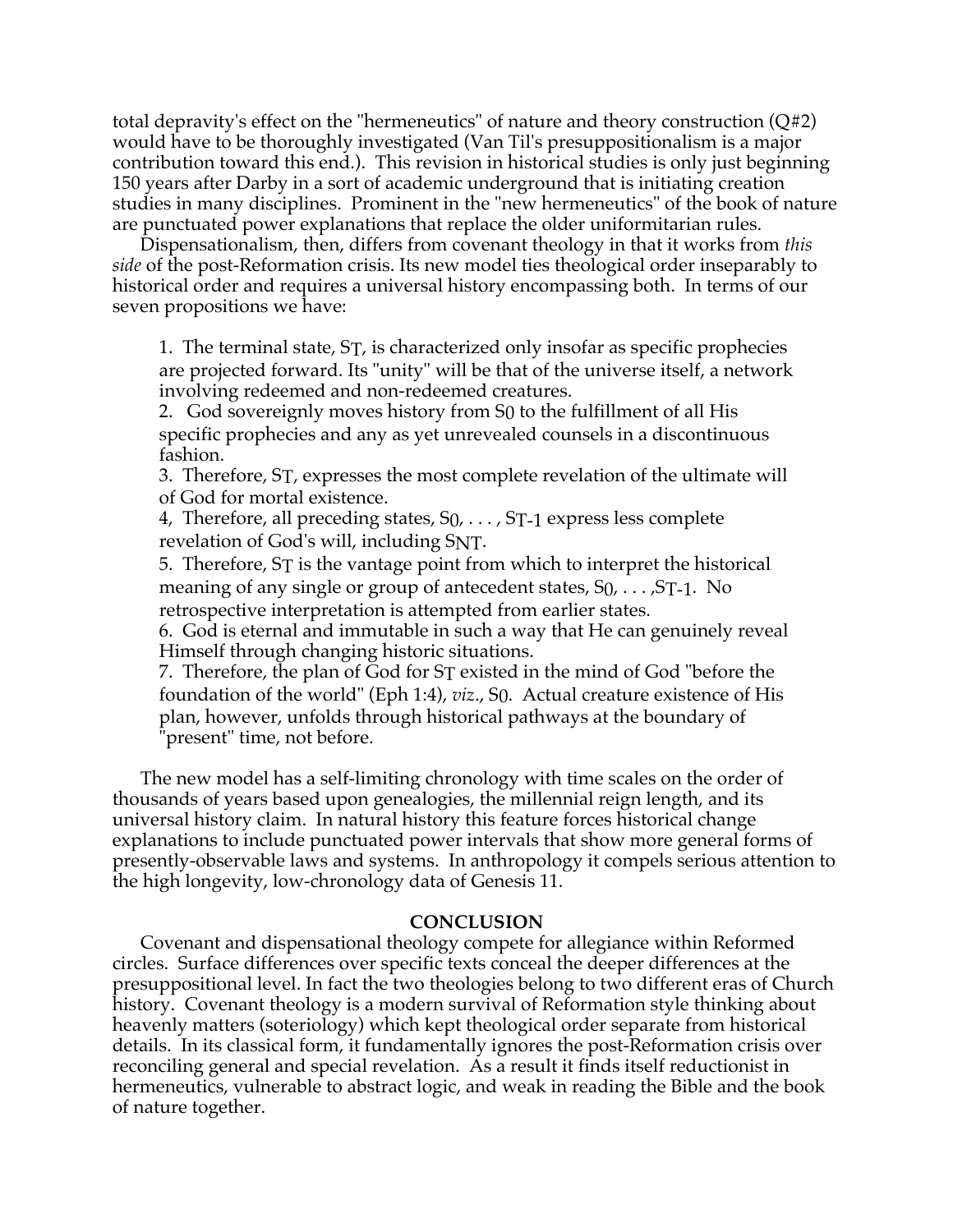Dispensationalism is the completed theological portion of a universal history still being written that ties together theological and historical order in response to post-Reformation problems. Its hermeneutic searches for historical order to validate the faithfulness of God as well as to feed on the more heavenly traditional doctrines. It establishes the Church in relation to the rest of creation and therefore involves ecclesiology and eschatology. It awaits completion of the non theological portion of its universal history by godly work in the arts and sciences.

Dispensationalism's offense to covenant theology is that of a supplanter. As a new paradigm it calls believers to give up an old model that didn't work and come help confront unbelief with a new total answer. Today is not the time for its friends to look backward as Lot's wife did.

#### **ENDNOTES**

2 For those not familiar with these terms: *christology* means the study or doctrine of Christ; *soteriology* means doctrine of salvation; *ecclesiology* means doctrine of the church; *eschatology* means doctrine of the "last things."

4 Craig A. Blaising, "Development of Dispensationalism by Contemporary Dispensationalists," *Bibliotheca*

*Sacra*, CXLIX, 579 (July-Sept 1988):266-279. <sup>5</sup> David L. Turner, "The Continuity of Scripture and Eschatology: Key Hermeneutical Issues," *Grace Theological Journal*, VI:2 (1985):276. <sup>6</sup>

 $6$  I will not attempt to discuss the varying modifications introduced into both positions by the Dispensational Study Group and its covenant theologian participants because these are part of ongoing dialogue and remain in a state of flux.

<sup>7</sup> Charles A. Hodge, *Systematic Theology* (New York: Charles Scribner & Co., 1872), II:354-373.<br><sup>8</sup> Two good discussions are: (from the disponsational perspective) H. Wayno House & Thome

 Two good discussions are: (from the dispensational perspective) H. Wayne House & Thomas Ice, *Dominion Theology: Blessing or Curse?* (Portland, OR.: Multnomah Press, 1988); and (from the covenant perspective) *Theonomy: A Reformed Critique*, ed., William S. Barker & W. Robert Godfrey (Grand Rapids: Zondervan Pub. House, 1990).

9 Cornelius Van Til, Common *Grace and the Gospel* (Nutley, N.J.: Presbyterian and Reformed Pub. C., 1972):83-84.

10 For an insightful summary of this debate, see John M. Frame, *The Doctrine of the Knowledge of God* (Phillipsburg, N.J.: Presbyterian and Reformed Publishing Co., 1987):21-40.

<sup>11</sup> Blaising:267.

12 George M. Marsden, *Fundamentalism and American Culture* (Oxford: Oxford University Press, 1980):46, 60.

<sup>13</sup> Ibid., 54, 63.<br><sup>14</sup> It's instruct

<sup>14</sup> It's instructive to notice that God "initializes" Adam's vocabulary and hence his presuppositions about naming things by doing the first naming Himself in Genesis 1:5, 8; the rest is left to Adam.

<sup>15</sup> Charles C. Ryrie, *Dispensationalism Today* (Chicago: Moody Press, 1965):71-74.<br><sup>16</sup> This research was done by Floyd S. Elmore at Dallas Theological Seminary and

<sup>16</sup> This research was done by Floyd S. Elmore at Dallas Theological Seminary and is discussed by the

*Biblical Perspectives* editor in *Dispensational Distinctives*, Vol I, No. 2 (Mar-Apr, 1991). <sup>17</sup> Material taken from Charles A. Clough, "A Calm Appraisal of *The Genesis Flood*", Th.M. Thesis, Dallas Theological Seminary, 1968. The part of this work crucial to my point here was subsequently republished as "Biblical Presuppositions and Historical Geology: A Case Study" in *The Journal of Christian Reconstruction, Vol. I, No. 1 (Summer 1974):35-48.* 

<sup>18</sup> Clough, "Biblical Presuppositions. . . ,":38f.

19 See the approving discussion of R. Hooykaas, *Religion and the Rise of Modern Science* (Grand Rapids: Wm. B. Eerdmans, 1972):114-124.

<sup>20</sup> John Pilkey*, Origin of the Nations* (San Diego: Master Book Publishers, 1984):268f.<br><sup>21</sup> See the way be enneses "spiritual" (pen historical) views of Christ's Sesend, Adv

<sup>21</sup> See the way he opposes "spiritual" (non-historical) views of Christ's Second Advent in *Rightly Dividing* 

<sup>|&</sup>lt;br>1 Charles A. Clough, "A Dispensational View of Christ and Culture," *Biblical Perspectives*, IV:6 (Nov-Dec 91).

<sup>&</sup>lt;sup>3</sup> Clough, "A Dispensational View of Christ and Culture":2.